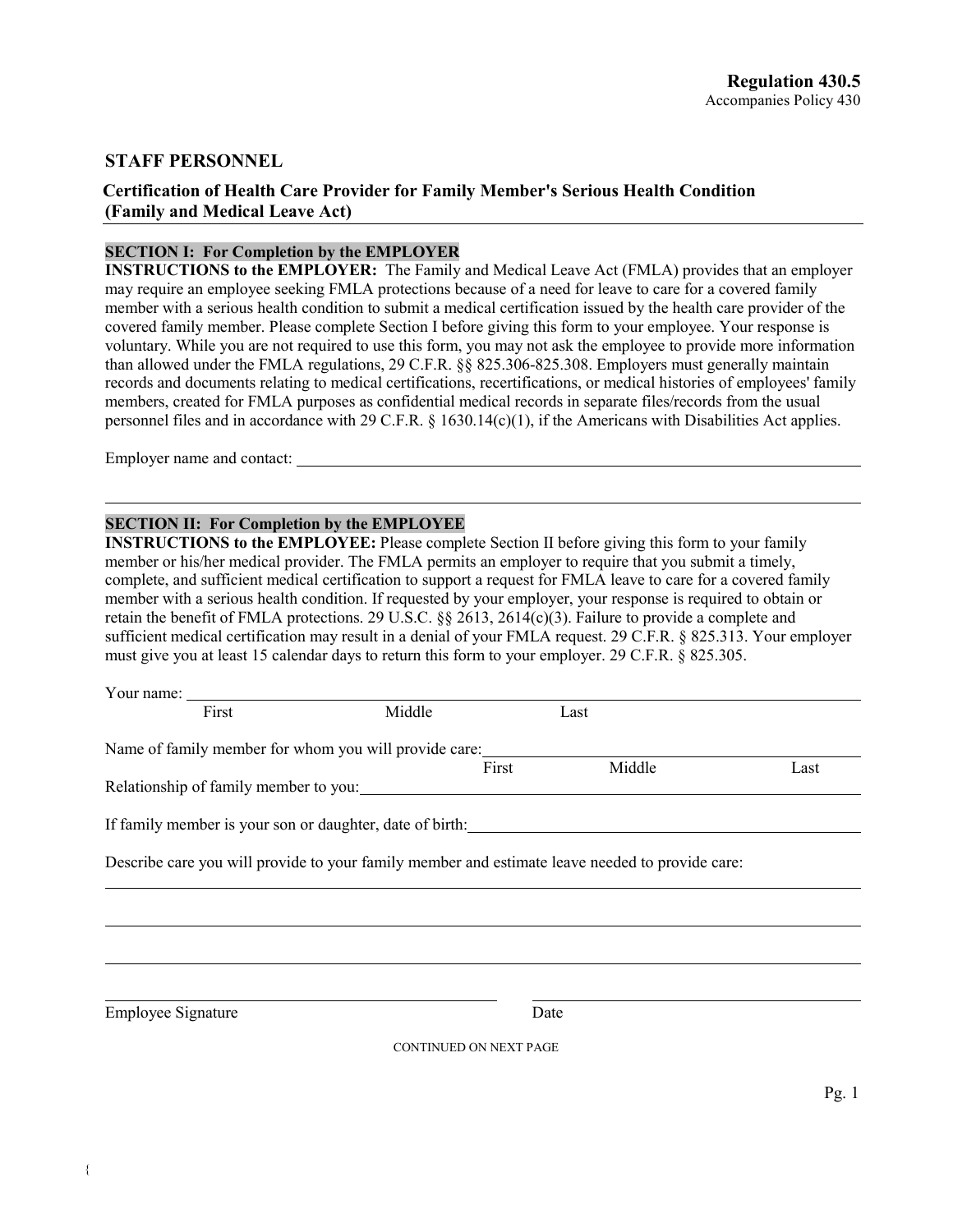### **SECTION III: For Completion by the HEALTH CARE PROVIDER**

**INSTRUCTIONS to the HEALTH CARE PROVIDER:** The employee listed above has requested leave under the FMLA to care for your patient. Answer, fully and completely, all applicable parts below. Several questions seek a response as to the frequency or duration of a condition, treatment, etc. Your answer should be your best estimate based upon your medical knowledge, experience, and examination of the patient. Be as specific as you can; terms such as "lifetime," "unknown," or "indeterminate" may not be sufficient to determine FMLA coverage. Limit your responses to the condition for which the patient needs leave. Page 3 provides space for additional information, should you need it. Please be sure to sign the form on the last page.

| Provider's name and business address: Note that the same state of the state of the state of the state of the state of the state of the state of the state of the state of the state of the state of the state of the state of                            |  |
|----------------------------------------------------------------------------------------------------------------------------------------------------------------------------------------------------------------------------------------------------------|--|
|                                                                                                                                                                                                                                                          |  |
|                                                                                                                                                                                                                                                          |  |
| PART A: MEDICAL FACTS                                                                                                                                                                                                                                    |  |
|                                                                                                                                                                                                                                                          |  |
| Probable duration of condition: Note that the condition of condition:                                                                                                                                                                                    |  |
| Was the patient admitted for an overnight stay in a hospital, hospice, or residential medical care facility?                                                                                                                                             |  |
|                                                                                                                                                                                                                                                          |  |
| Was medication, other than over-the-counter medication, prescribed? _____ No _____ Yes.                                                                                                                                                                  |  |
| Will the patient need to have treatment visits at least twice per year due to the condition? No Yes                                                                                                                                                      |  |
| Was the patient referred to other health care provider(s) for evaluation or treatment (e.g., physical therapist)?                                                                                                                                        |  |
| No Yes. If so, state the nature of such treatments and expected duration of treatment:                                                                                                                                                                   |  |
|                                                                                                                                                                                                                                                          |  |
|                                                                                                                                                                                                                                                          |  |
| 2. Is the medical condition pregnancy? ____No ____Yes. If so, expected delivery date: ________________________                                                                                                                                           |  |
| 3. Describe other relevant medical facts, if any, related to the condition for which the patient needs care (such<br>medical facts may include symptoms, diagnosis, or any regimen of continuing treatment such as the use of<br>specialized equipment): |  |

CONTINUED ON NEXT PAGE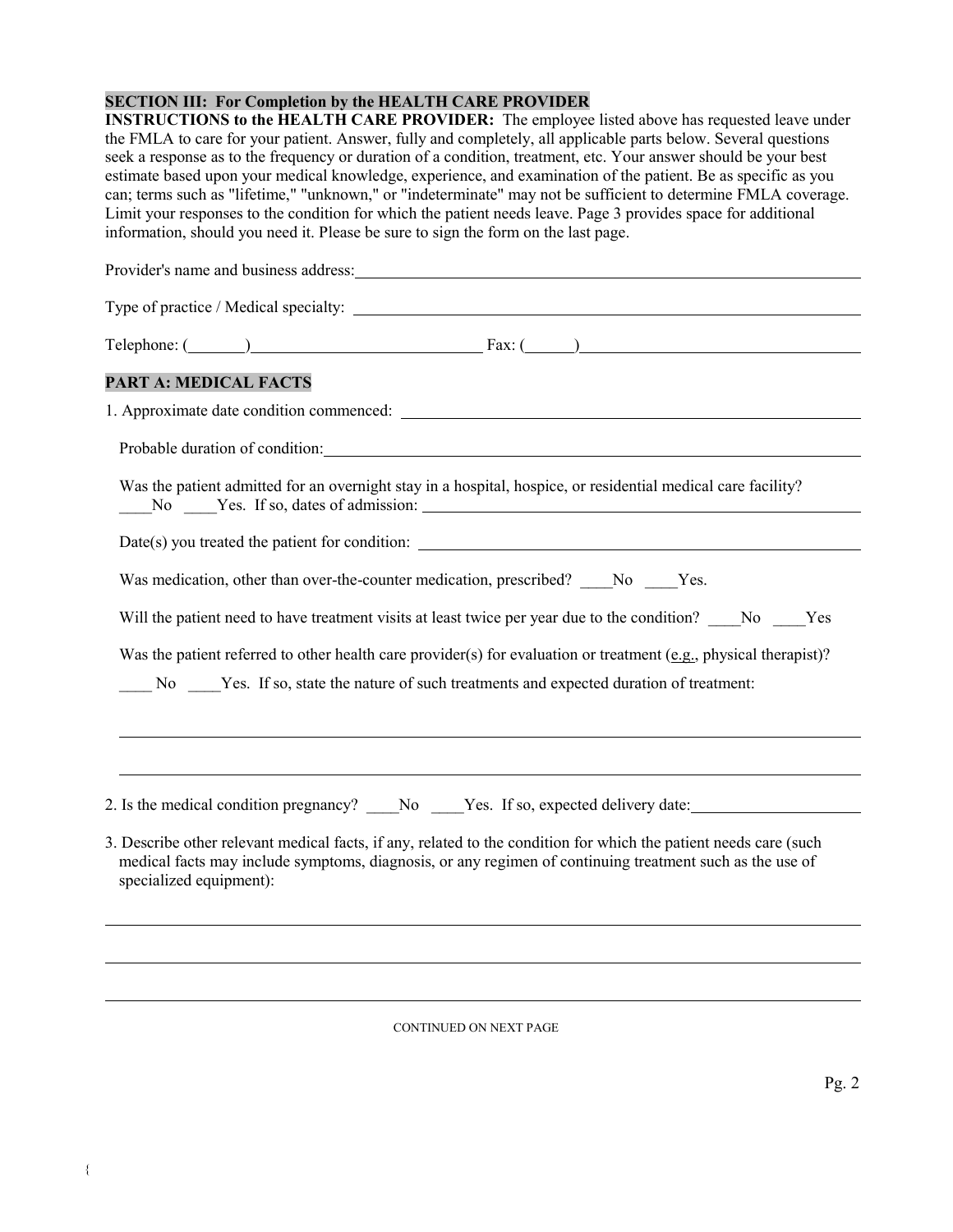| <b>PART B: AMOUNT OF CARE NEEDED:</b> When answering these questions, keep in mind that your patient's        |
|---------------------------------------------------------------------------------------------------------------|
| need for care by the employee seeking leave may include assistance with basic medical, hygienic, nutritional, |
| safety or transportation needs, or the provision of physical or psychological care.                           |
|                                                                                                               |

4. Will the patient be incapacitated for a single continuous period of time, including any time for treatment and recovery? No Yes.

Estimate the beginning and ending dates for the period of incapacity:<br>
<u>Extimate the beginning</u> and ending dates for the period of incapacity:

During this time, will the patient need care? \_\_\_\_No \_\_\_\_Yes.

Explain the care needed by the patient and why such care is medically necessary:

|              |                                                  |                                                                             | Estimate treatment schedule, if any, including the dates of any scheduled appointments and the time required for |
|--------------|--------------------------------------------------|-----------------------------------------------------------------------------|------------------------------------------------------------------------------------------------------------------|
|              | each appointment, including any recovery period: |                                                                             |                                                                                                                  |
|              |                                                  |                                                                             | Explain the care needed by the patient, and why such care is medically necessary:                                |
|              |                                                  |                                                                             |                                                                                                                  |
| $N0$ $Y$ es. |                                                  |                                                                             | 6. Will the patient require care on an intermittent or reduced schedule basis, including any time for recovery?  |
|              |                                                  | Estimate the hours the patient needs care on an intermittent basis, if any: |                                                                                                                  |
|              |                                                  |                                                                             | hour(s) per day; days per week from through hour(s) per days per week from                                       |
|              |                                                  |                                                                             | Explain the care needed by the patient, and why such care is medically necessary:                                |
|              |                                                  |                                                                             |                                                                                                                  |
|              |                                                  |                                                                             |                                                                                                                  |

CONTINUED ON NEXT PAGE